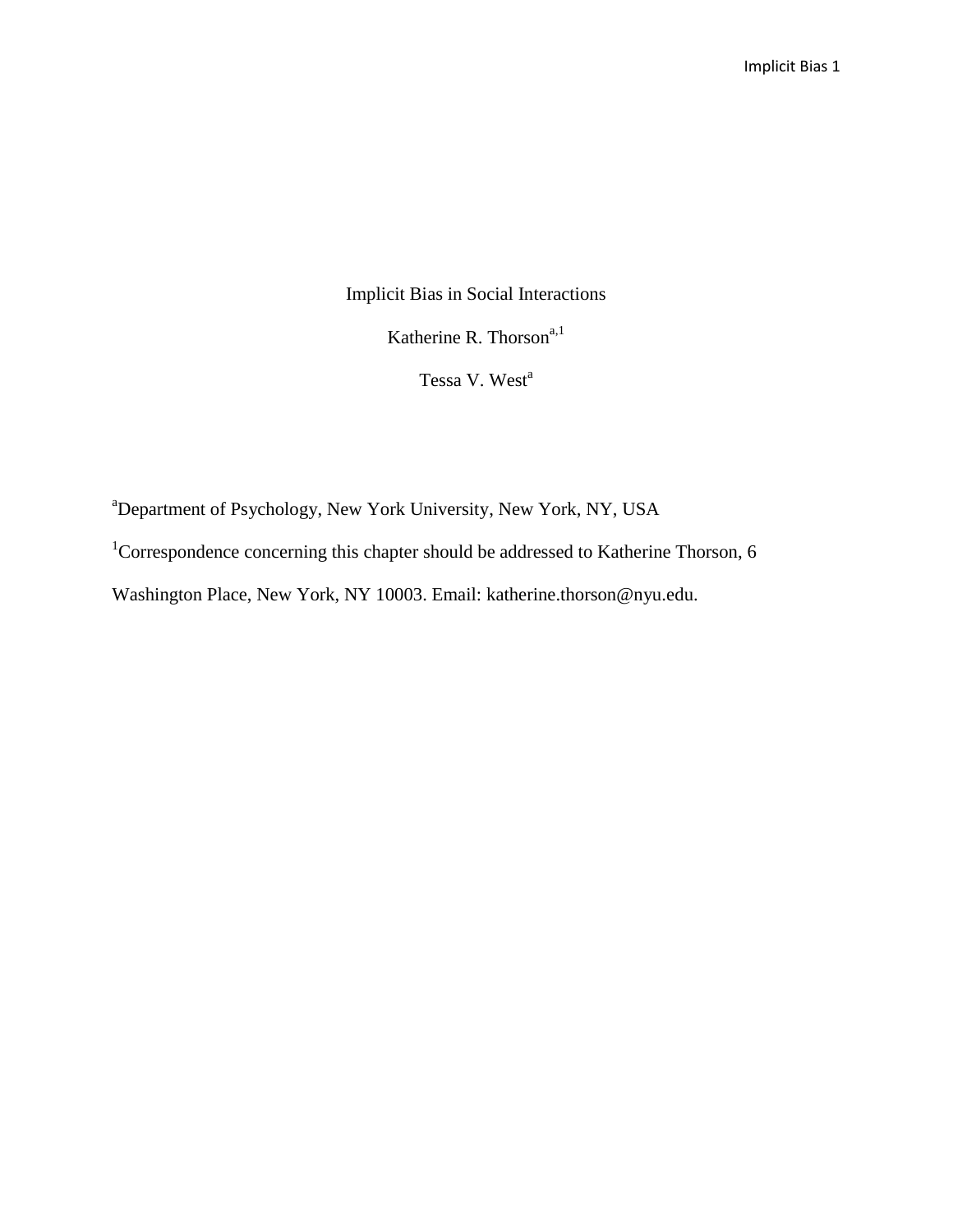### **Implicit Bias in Social Interactions**

On September 26, 2016, in the most-watched presidential debate in U.S. history (CNN, 2016), over 80 million viewers saw candidates Hillary Clinton and Donald Trump discuss one of the most influential phenomena in the field of psychology: implicit bias. On the heels of several high-profile police shootings of unarmed African Americans, coupled with an increased awareness of the number of unarmed African Americans shot by police in recent years (Mapping Police Violence, 2015), the debate turned to a contentious discussion of how race plays into policing in the United States. Questioning the candidates about their positions on this issue, debate moderator and American journalist Lester Holt asked Secretary Clinton if she "believed that police [were] implicitly biased against Black people" to which Clinton responded, "Implicit bias is a problem for everyone, not just police."

Within moments of this exchange, social psychologists began posting about it on social media. Many of us were thrilled and validated to see the phrase *implicit bias* brought up so naturally in such an important context. Holt's use of the term suggested that the term *implicit bias* had made its way from our sometimes-obscure scientific journals into the everyday vernacular. Perhaps more importantly, though, Secretary Clinton's response reflected what scientists have been documenting for decades: bias can occur outside of awareness and can affect the behavior of even the most well-intentioned people, in a variety of situations. For example, in 2018, implicit bias was front and center in the news, as commentators grappled to explain a seemingly endless series of well publicized events, in which in which black people were going about their daily business—hanging out in a Starbucks, barbequing in the park, shopping for a prom dress, taking a nap in a dormitory, and so on—only to appear suspicious to white people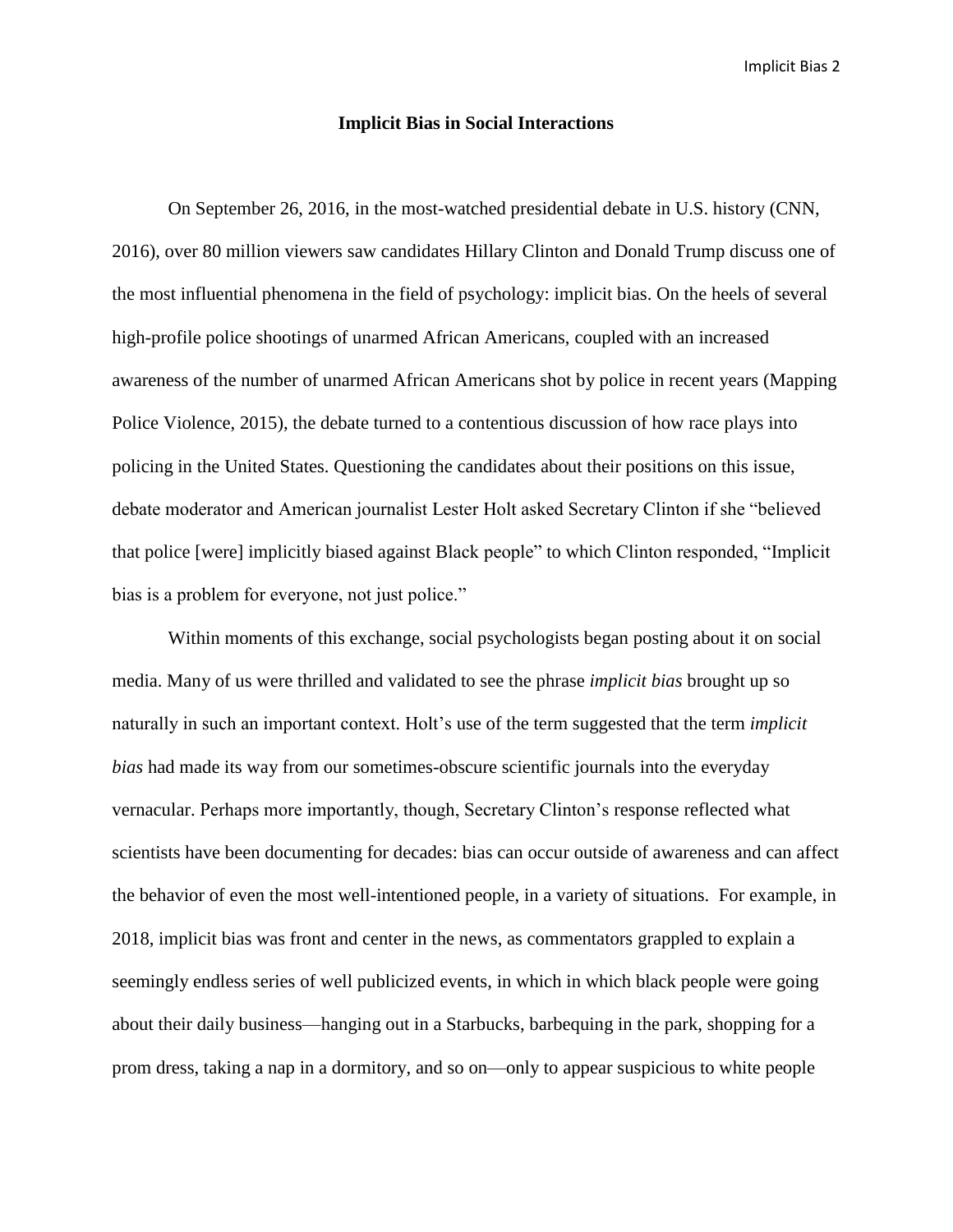who then call 911. "Living while black" became a meme after the Starbucks incident, in which two black men sat in a Starbucks waiting for their friend and asked to use the bathroom but did not make a purchase. Told to order or leave, the men stayed and were confronted by police after an employee called 911. After public outcry, Starbucks closed its doors about a month later, in order to conduct 4 hours of "anti-bias" training with their employees. Police shootings may be the most dramatic instance, but there are many more mundane situations where our hidden biases make for problematic interactions. As you can well imagine, these snafus are extremely costly. Calling the police when a white employee mistakenly interprets benign behavior (asking to use the bathroom) as threatening—a classic implicit bias research finding—costs taxpayers dearly. Closing doors of an international behemoth like Starbucks even for several hours, cost Starbucks a great deal of money, as much as 30 million dollars, which means, if you are a customer, implicit bias may add to the cost price of your Frappuccino.

A few weeks after the 2016 presidential debate, we talked to Brian Nosek, a social psychologist who co-founded "Project Implicit" [\(http://www.projectimplicit.net/about.html\)](http://www.projectimplicit.net/about.html) with fellow social psychologists, Mahzarin Banaji and Anthony Greenwald. Project Implicit is a website that has served as a bridge between scientists and the mainstream public by making measures of implicit bias readily available—anyone can take one of the tests measuring our unconscious and automatic associations about, race, gender, sexual orientation—and virtually any social identity. After providing people with reports on their own implicit bias towards a particular group, Project Implicit also presents overviews of the scientific literature on implicit bias that are easy to digest, and spell out the implications of our subtle biases. According to Professor Nosek,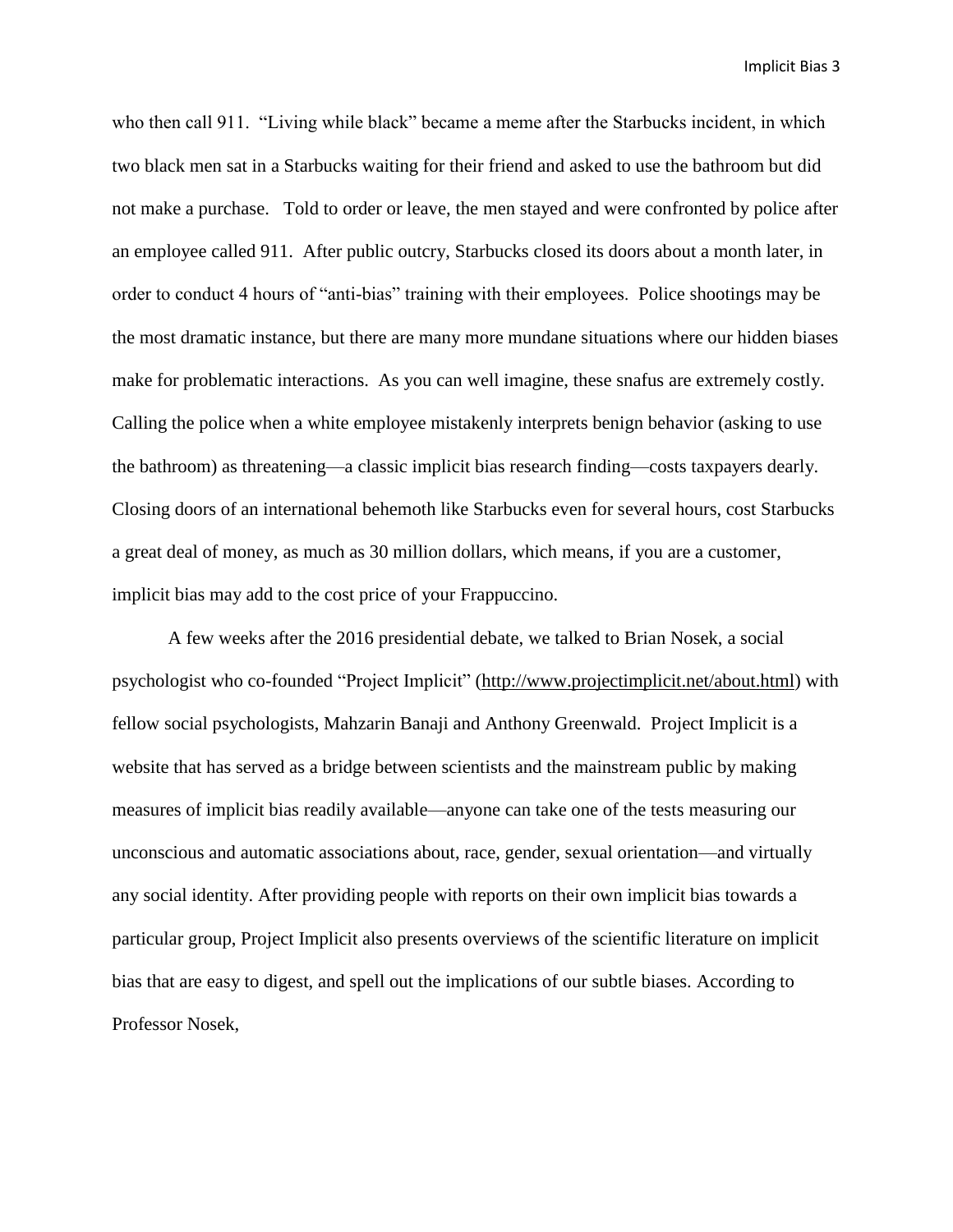More than 20 million people have completed tests at Project Implicit—there have been thousands per week for more than 15 years. When we started the website in 1998, we had to constantly work to get across the concept that bias could occur without intention or awareness and that the roots of bias are ordinary. Now, those themes are present in most articles and in most comments by people in the public eye talking about implicit bias. Hillary Clinton's comments on implicit bias, for example, were pretty well aligned with the science. Of course, our work as social psychologists is not finished yet, as illustrated by the frequent—and fundamental misunderstandings of the meaning of *implicit* in the comments of many politicians. Candidate Pence, for example, said of implicit bias in the context of police shooting unarmed black men:

"Enough of this seeking every opportunity to demean law enforcement broadly by making the accusation of implicit bias every time tragedy occurs…when African-American police officers are involved in a police action shooting involving an African-American, why would Hillary Clinton accuse that African-American police officer of implicit bias?"

As implicit bias enters the American discourse, social psychologists are working to remedy this kind of misunderstanding with clear, scientific evidence and what it means that social animals are prone to biases they may consciously deny. Where does implicit bias come from? What kinds of behaviors can we predict from measuring these *implicit biases* (e.g. with IAT scores) that we cannot predict from measuring *explicit attitudes* (e.g., with surveys) that we can be aware of, report, and consciously control? And, critically, what is the distinction between implicit bias and prejudice? These are the questions we address in this chapter.

We begin with an overview of how individuals develop implicit biases over a lifetime. We then discuss how implicit bias influences behavior in one particular social setting with great relevance for social animals: interracial interactions between. We focus on interactions in which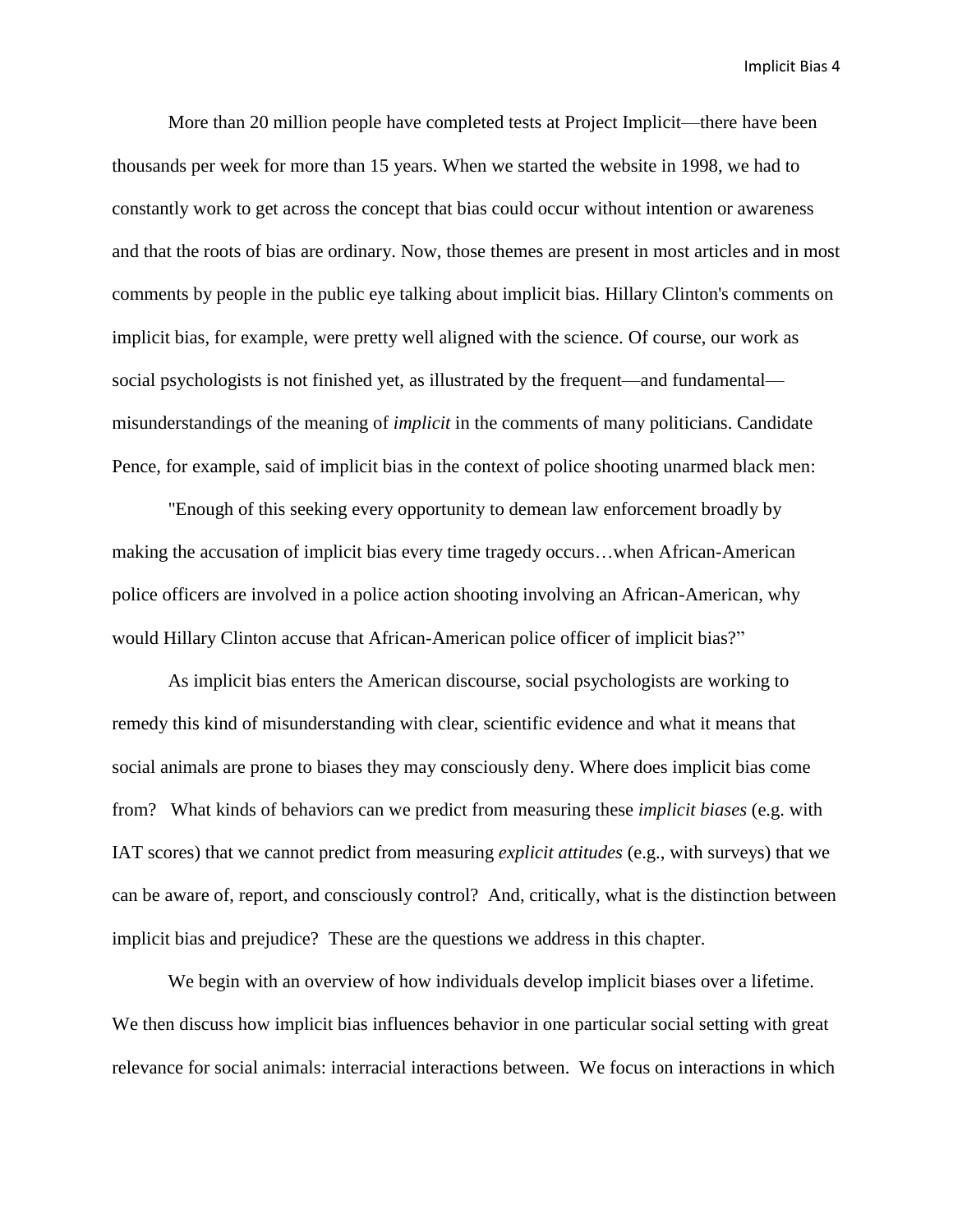two people want a positive relationship and generally hold positive (explicit) attitudes about their partner's racial group. For example, imagine a black student and a white student at a typical American college, meeting each other for the first time as roommates. Both roommates believe that racial progress is important and that racial discrimination is wrong. This kind of encounter is frequent on college campuses. Imagine that the white roommate makes an effort to engage in friendly overtures towards the black roommate—asking her where she is from and what she enjoys doing for fun, her musical tastes, and so on. During the conversation, she might also exhibit nonverbal behaviors that signal how at ease she is around her new roommate. Does she make eye contact? Are her arms crossed or open? Is she fidgety or showing other signs of discomfort? Which kinds of behaviors are most related to implicit attitudes? And what kinds of behaviors—implicit or explicit—will play the bigger role in determining how the roommates will feel about one another after such an interaction?

These situations are, of course, a two way street, but because implicit biases held by *majority group* members (e.g., Whites in the United States) of *minority group* members (e.g., Blacks in the United States) received the most attention from social psychologists, and therefore most of the available data pertain to the implicit and explicit biases of majority group members—like the Starbucks barista who called 911; white people expressing bias toward cultural minorities. Implicit bias researchers like us disagree vehemently with Mike Pence: implicit biases are universal; we all have them, and are capable of acting on them under certain conditions. But the news stories that grab the national spotlight—and the attention of social psychologists—involve white people acting with prejudice against and other minority groups,and the bulk of the available experimental data white people's biased perceptions of blacks.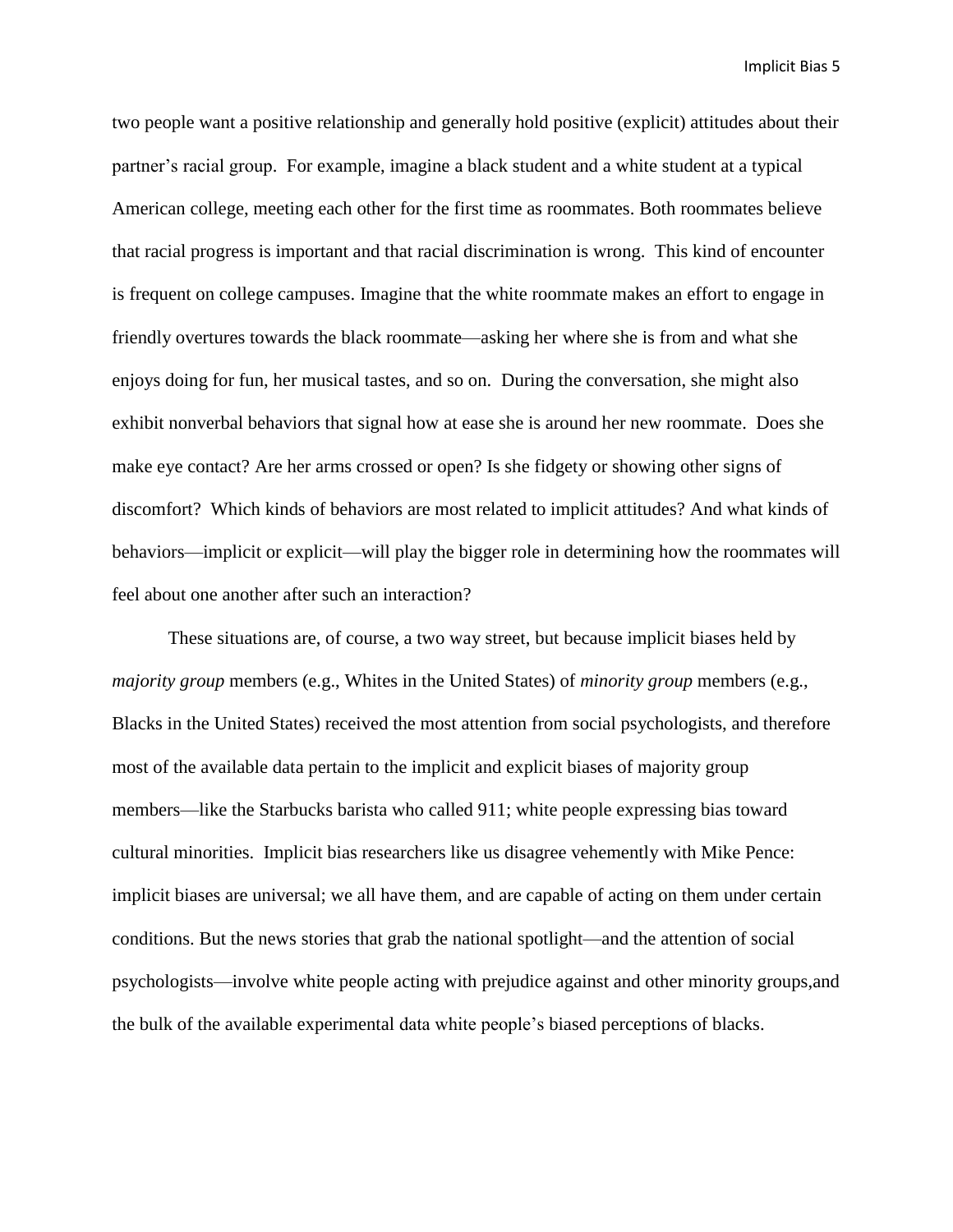### **How Do People Form Implicit Biases?**

Today, many people (but clearly not all) living in the United States advocate for egalitarian racial norms and discourage negative treatment of individuals based on their race or ethnic background (Bobo, 2001; Crandall, Eshleman, & O'Brien, 2002). In other words, explicit bias, at least when it comes to attitudes towards Blacks, have been in decline for the past 50 years, though there are clear signs in the past few years of an upswing inexplicit prejudice. At the societal level, laws protect groups against explicit forms of discrimination. For example, it is illegal to explicitly discriminate against minorities when it comes to giving them access to housing (see the Fair Housing Act, 2015) and to deny people healthcare based on their race (Smedley et al., 2003). At the interpersonal level, among egalitarians, it is often socially unacceptable to admit to having explicit prejudice against Blacks (Trawalter, Adam, Chase-Lansdale & Richeson, 2012), and a lack of racial diversity within organizations and even film has recently come under fire. For example, Forbes Magazine (2018) recently made a call to increase diversity in tech, following a similar call in other industries, where diversity has been described as a moral imperative. In 2016, several actors boycotted the Oscars because of a lack of diversity among the nominees.

Overt forms of discrimination (such as the vandalism, threats, and intimidation that occurred in the wake of the 2016 U.S. presidential election (Reilly, K., 2016) typically map onto people's explicit attitudes (Blank, Dabady, Citro, 2004). In other words, explicit attitudes are closely tied to acts of blatant racial discrimination. Indeed, explicit attitudes strongly predict deliberative behaviors that are well within our control, such as our willingness to hire a racial minority for a job, to live in a dorm room with someone of a different religion, or to vote for someone who is a woman (Dovidio et al., 2002).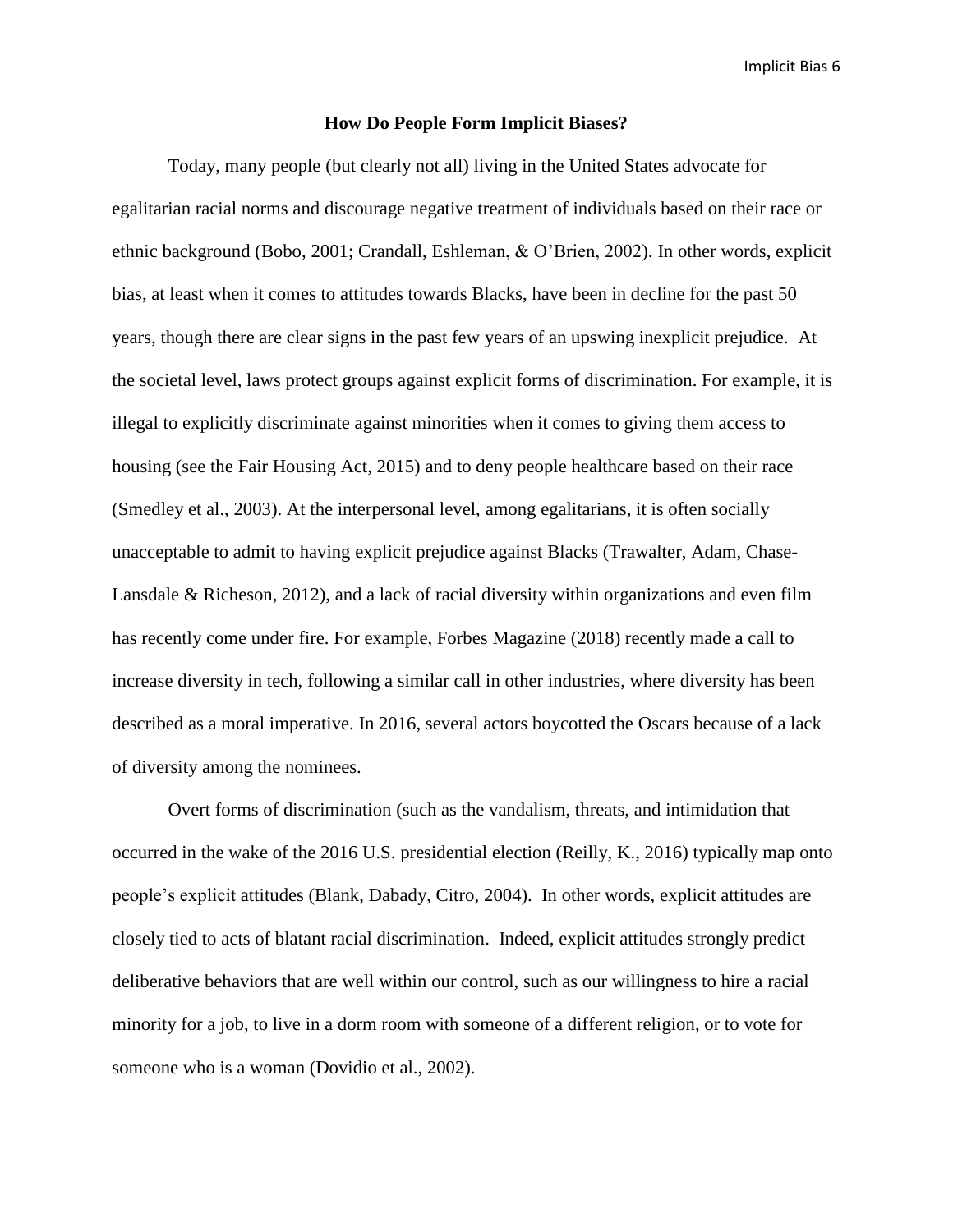Explicit attitudes are fairly easy to measure given the proper tool, and people who harbor explicit negative beliefs will often tell you exactly how they plan to behave in light of those beliefs. If a person tells you he doesn't want a woman in the White House, you can be pretty confident he won't vote for a female presidential candidate. However, *implicit attitudes*, which occur outside of conscious awareness (Greenwald & Banaji; 1995), are a trickier beast. First, people's implicit attitudes often diverge from their explicit attitudes. Returning to the example of the college roommates, the White roommate may hold an explicit, positive attitude towards Blacks, but at the implicit level, she might still exhibit a "pro-white" bias. This implicit bias might lead her to engage in some negative nonverbal behaviors that she is unaware of, such as fidgeting and avoiding eye contact when talking with her roommate. You can imagine that the white roommate may be giving "mixed messages" to her black roommate—she might be saying friendly things but appear uncomfortable while saying them—sometimes known as the "brittle smiles effect" in the literature on intergroup interaction (Mendes. & Koslov, 2013).

Readers of the *Social Animal* know that people are quite adept at holding two sets of attitudes that are in conflict. According to the theory of *aversive racism* (Dovidio & Gaertner, 2004; see also theories of *modern racism*; McConahay, 1986; and *symbolic racism;* Sears, Henry, & Kosternman, 2000)*,* non-Blacks sympathize with victims of past injustices toward Blacks, are motivated to be egalitarian, and genuinely see themselves as non-prejudiced. Yet, these individuals possess conflicting, often unconscious, negative feelings and beliefs about Blacks. As summarized by Pearson et al. (2016), "they find Blacks 'aversive,' while at the same time find any suggestion that they might be prejudiced 'aversive' as well."

Where do our implicit attitudes come from? Implicit attitudes begin forming at a very young age, through of life experiences, social modeling by parents and others, as well as the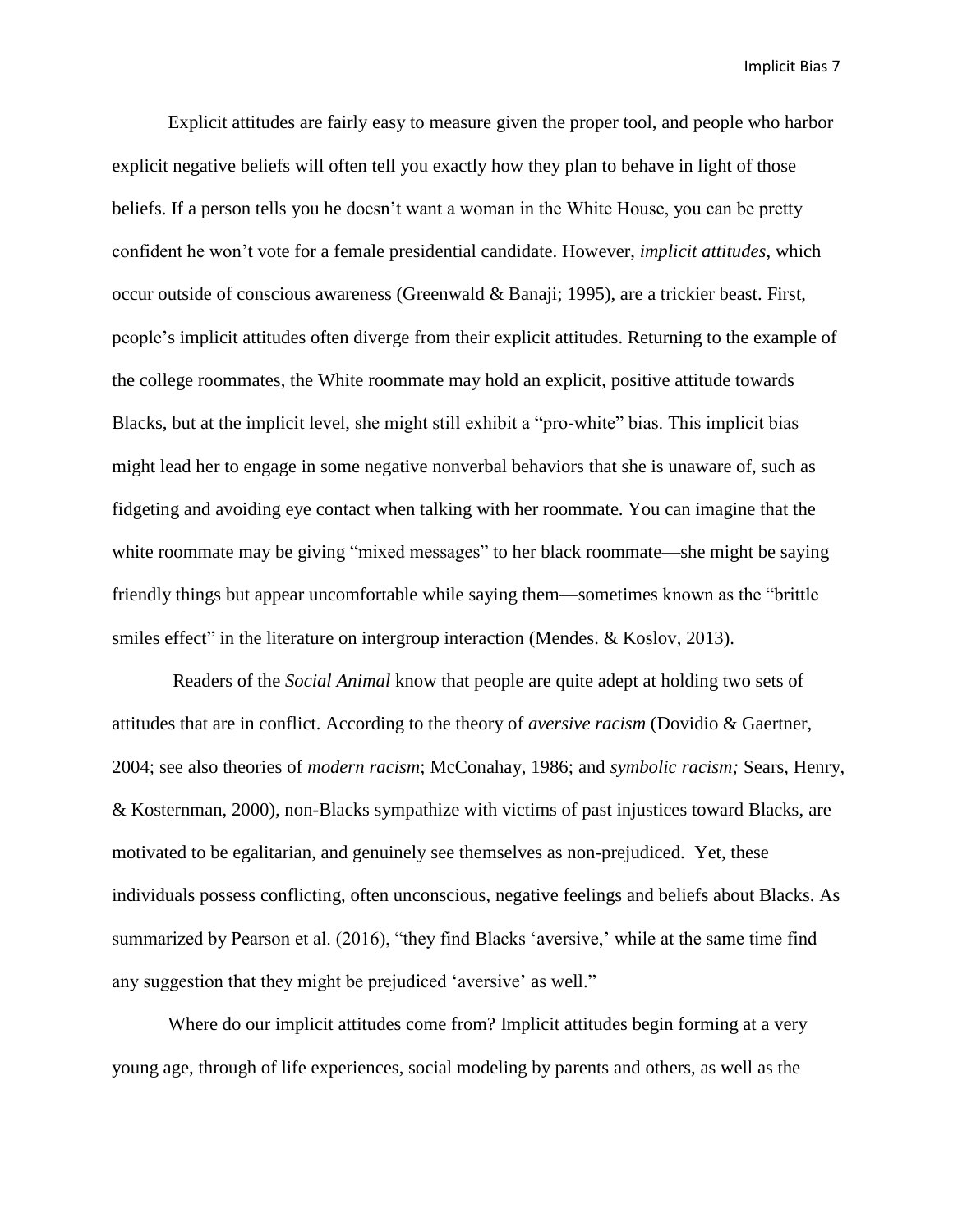influence of larger culture to which we are exposed; bias is transmitted both within communities and across generations (see Dovidio & Gaertner, 2004, for a review). Children "learn" to be implicitly biased through social modeling, and researchers have found that children engage in behaviors consistent with an aversive racist profile at a very young age, when they become aware that the larger culture frowns upon overt prejudice (around age 9; for a review see Apfelbaum, Norton, & Sommers, 2012; see also McGillicudy-de Lisi, Daly, & Neal, 2006). Children who feel more identified with their parents also show greater correspondence between their parents' implicit levels of racial bias and their own (Sinclair, Dunn, & Lowery, 2005). This finding suggests that intergenerational transmission of implicit bias is possible and that it occurs most strongly for children who have strong ties to their parents. Implicit racial bias also has motivational and sociocultural origins; harboring negative attitudes about individuals from certain groups can help maintain and justify the status quo and can help people maintain or gain a sense of power (Sidanius & Pratto, 1999).

Social modeling needn't be directly from family; the television shows and other media we consume serve as subtle teachers and reminders of implicit bias, influencing our nonconscious attitudes towards people of different races. Researchers investigated eleven popular television shows and found that the main characters tended to dislike black characters in the show more often than the white characters, and treated them less positively (Weisbuch, Pauker, & Ambady, 2009), thus in effect modeling prejudice and discrimination while entertaining the viewer. People exposed to these shows showed elevated levels of implicit bias against Blacks.

Finally, implicit racial bias also stems from basic cognitive processes. In the 1970s, a "cognitive revolution" took place in social psychology, and scholars shifted from thinking about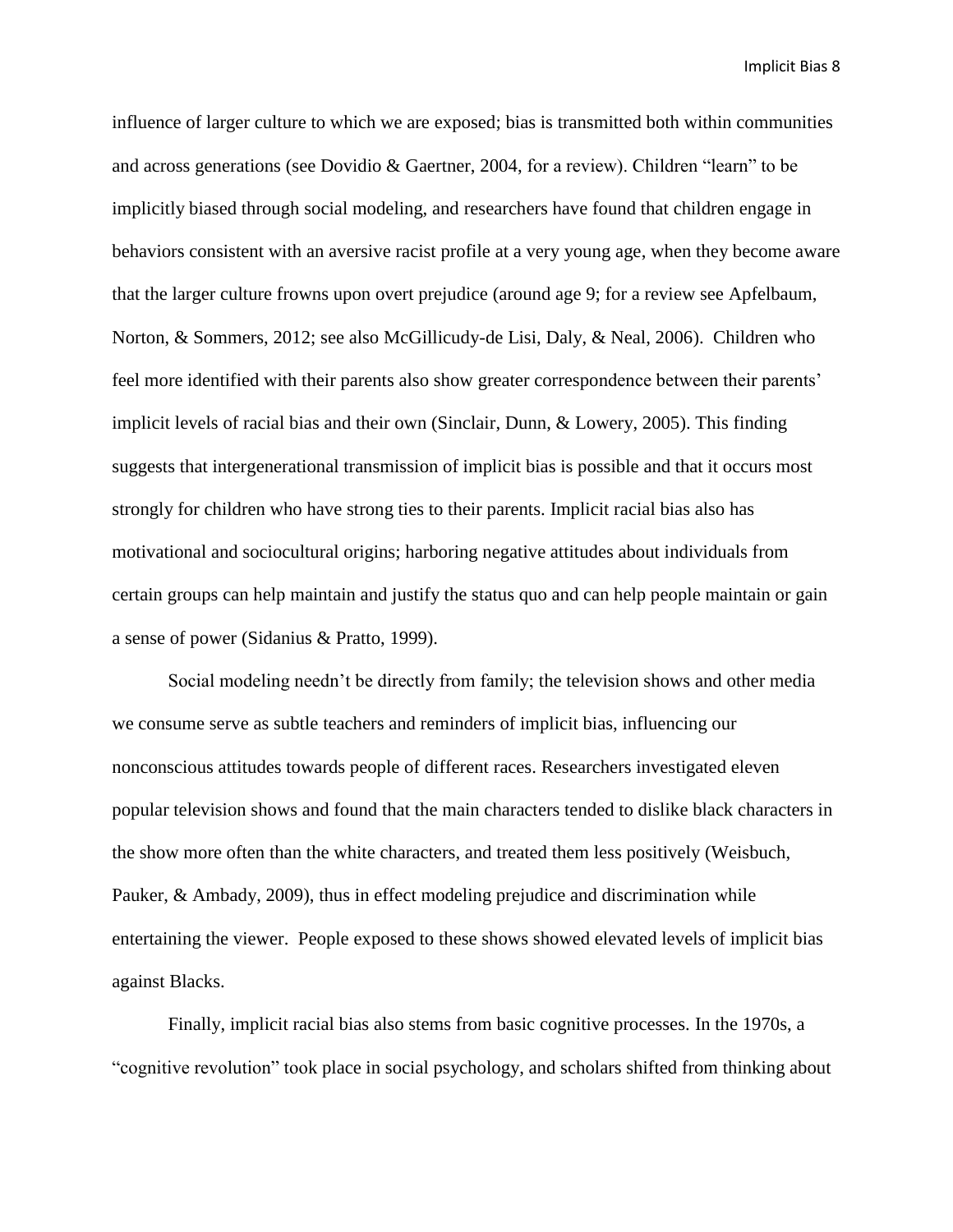bias as an abnormal, almost pathological process (as discussed in the class work on authoritarian personality by Adorno, Frankl-Brunswik, Levinson, and Stanford, 1950), to a normal, adaptive process. Scholars began to recognize how readily our minds categorize other people into "us" versus "them." This is adaptive. Had our ancient ancestors failed to discriminate between us and them, they could die at the hands of a stranger. In modern society our predicament tends to be that we too often see other human beings as other—as *them*, using cues like race, gender, political party, and religion to divide us and exaggerate our differences.

On the bright side, although implicit bias may be natural, it is also malleable. For example, Van Bavel and Cunningham (2009) assigned white participants to belong to a *minimal group*—that is, a group that is formed on arbitrary means like "You are part of a group that likes Artist A better than Artist B." Being assigned to groups like this typically activates our sense of connection to the individuals in our group, making us feel more similar, and our sense of difference from *them*, those in other groups. In this study, the researchers asked—what happens to anti-black bias in whites if they are put on the same team or in the same group with blacks? Their findings showed that being in a minimal group with someone from another racial group can of override the kind early-learned implicit biases that are often thought to be entrenched by early learning; white students assigned to a team that included black individuals showed reduced anti-black bias on the IAT. Similar work has shown that when people share a common in-group identity, such as loving the same sports team, their shared identity can override implicit racial biases in predicting behavior towards racial out-group members (Dovidio & Gaertner, 2004). The perception of similarity increases attraction and reduces bias; so after discussing their likes and dislikes, our two college roommates may find that their shared love of quantum mechanics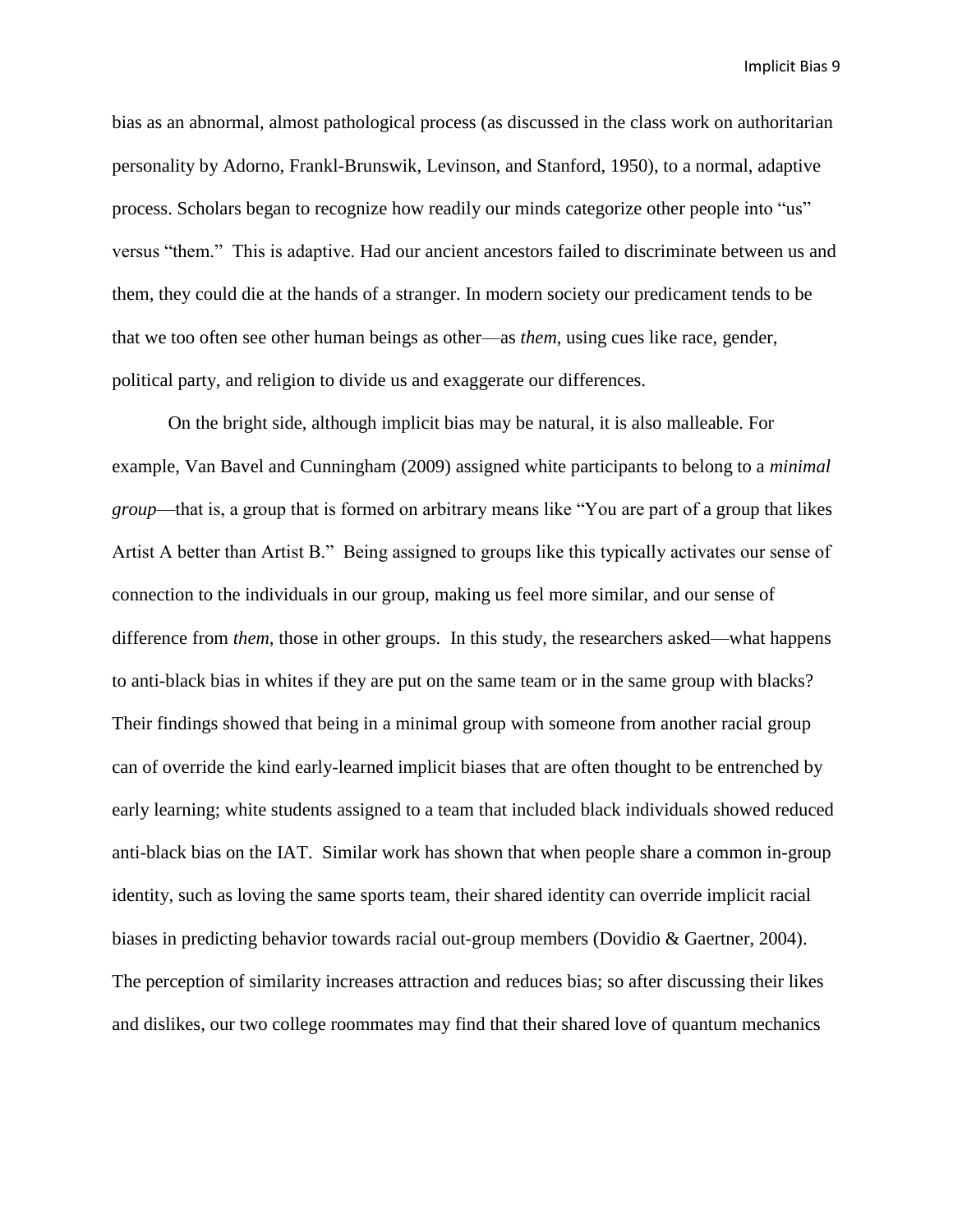serves as a "superordinate identity", and once this identity is discovered, the white roommate relaxes, no longer feels and seems so awkward in her nonverbal behaviors.

# **The Effects of Implicit Bias on Interpersonal Interactions**

## **Judgments of Outgroup Members**

How might biases below our conscious awareness affect our interactions with other people? Before even interacting with a person of another race, implicit bias can sneak in to affect our initial judgments of out-group members. This is particularly likely to occur in situations of uncertainty and ambiguity, which allow individuals to easily attribute their behaviors to features of the situation other than the race of the target. For instance, when hiring, comparing a black to a white job candidate, the white boss will almost always choose the black candidate if he or she is more qualified than the white candidate, because it is hard to rationalize one's decision on the basis of something other than race. However, if both candidates have equal but different qualifications, people will typically choose the white candidate because they can easily attribute their choice to features of the target other than race (e.g., "The black candidate had more experience but the white candidate had more education which is more important"; Gaertner & Dovidio, 1986).

As you might imagine, judgments and behaviors that are biased in this way can systematically disadvantage minorities. Over the course of many interactions, these judgments and behaviors maintain the status quo of whites having higher status and power than minorities. Critically, it can be difficult to label any one subtle judgment or behavior that contributes to the systematic disadvantage of minorities as evidence of prejudice; only when behaviors are examined in the aggregate does it become clear that racial disparities exist.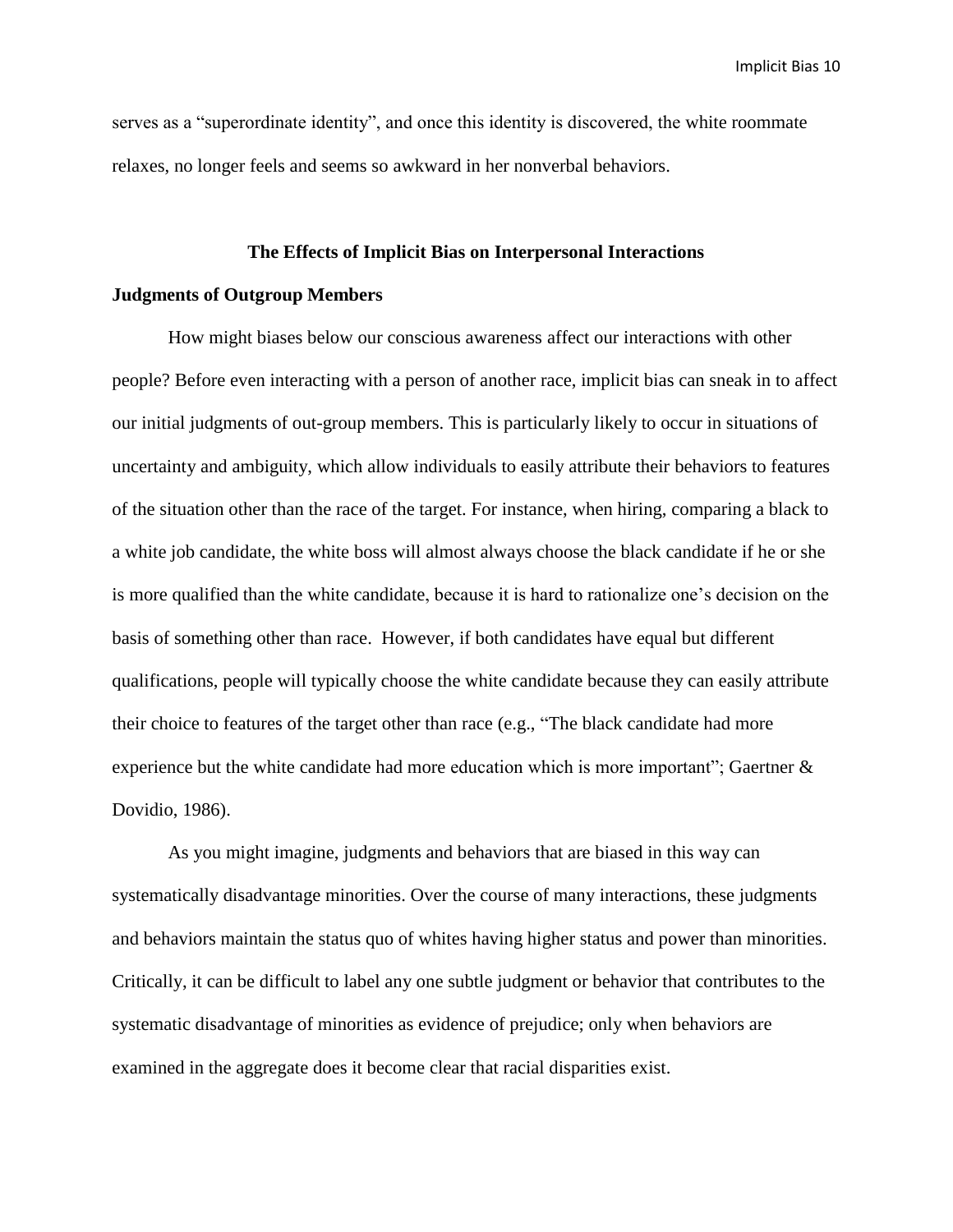# **Intergroup Anxiety**

Once interacting with an outgroup member, certain processes make it more likely that implicit bias will influence behavior. A key factor is *intergroup anxiety*, the stress we feel when interacting about whom we hold implicit biases. Intergroup anxiety arises for a number of reasons—for many the mere presence of a racial out-group member is enough to elicit intergroup anxiety. But intergroup anxiety is more likely when individuals feel that there is the potential for the interaction to go poorly or when they are concerned that their partner will perceive them as prejudiced (Stephens & Stephens, 1985; Stephens, 2014). For example, Whites who fit the profile of an aversive racist (low in explicit bias, but high on implicit bias, Amodio & Hamilton, 2012), intergroup interactions are particularly anxiety-provoking because as noted earlier, these individuals are both "averse" to interacting with minorities and "averse" to being perceived as prejudiced by others (Dovidio, Pearson, & Gaertner, 2016). This aversion can lead to the experience of intergroup anxiety, particularly in situations lacking strong social scripts prescribing appropriate behavior. For instance, in the presence of a Black (vs. White) experimenter, Whites who fit the aversive racist profile measured highest in stress hormone cortisol (Amodio, 2009), indicating they were the most anxious.

How does this kind of anxiety influence behavior? One effect is that anxiety limits people's ability to regulate the activation of stereotypes, making racial stereotypes more likely to be brought to mind. In other words, working to appear non-prejudiced can ironically lead to making people think about stereotypes even more, and consequently, can increase the expression of racial bias (Apfelbaum, Norton, & Sommers, 2012). Similarly, intergroup anxiety hinders our ability to control the automatic reactions to the activation of negative stereotypes. It is during unstructured social situations where people feel intergroup anxiety where implicit bias is most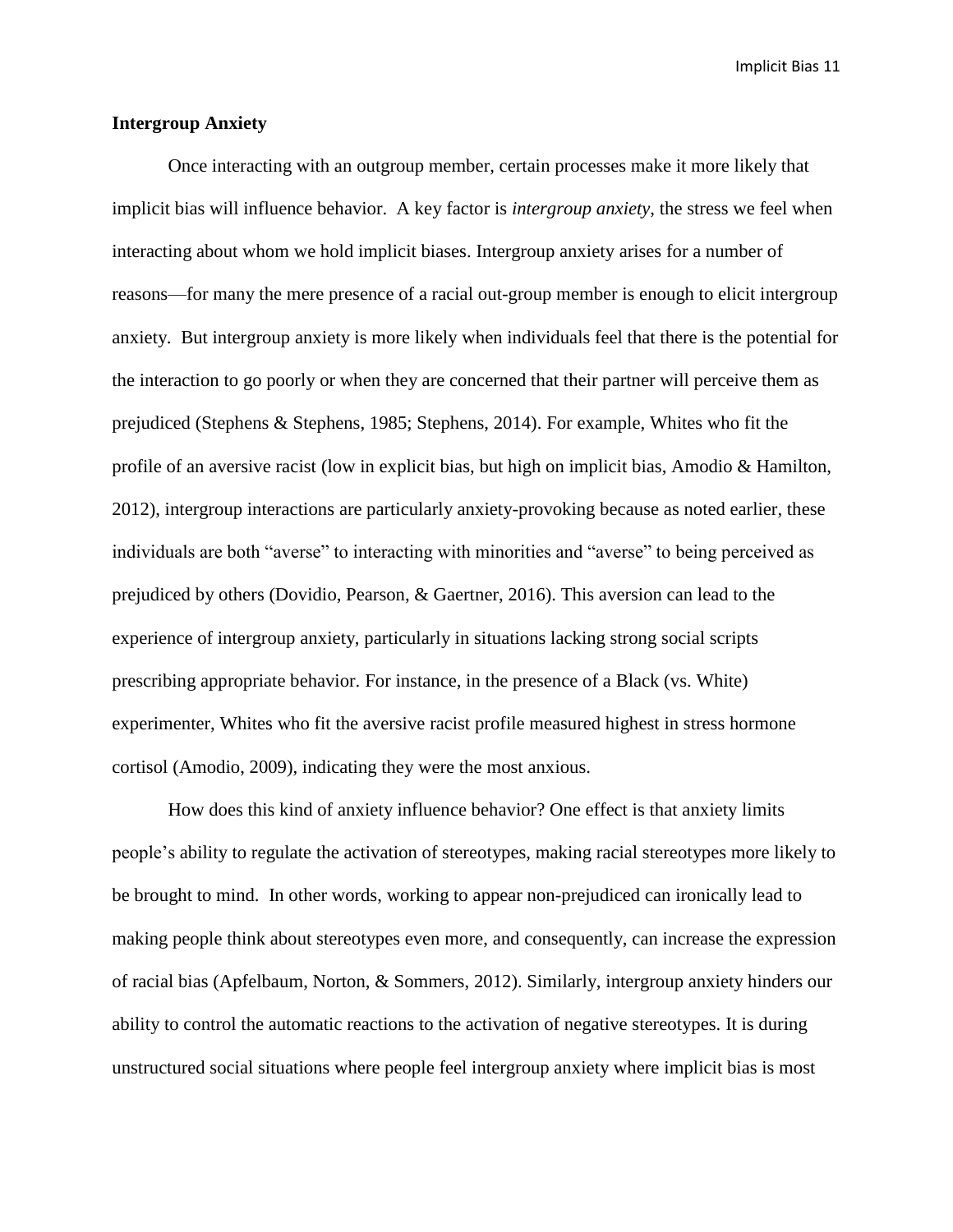likely to manifest as behavioral expressions of bias (for a review see Toosi, Babbit, Sommers, & Ambady, 2012).

# **Expression of Implicit Bias**

How do people express prejudice in cross-race interactions? In everyday encounters, implicit bias can result in nonverbal displays of anxiety and discomfort, and, in some cases, lead to exaggerated (disingenuous) positivity (Kawakami, 2014; Mendes & Koslov, 2013; for a review see Pearson et al., 2016). Because implicit bias can lead individuals to want to avoid interracial encounters (Plant & Devine, 2003), implicit prejudice can "leak" through behavioral indicators of discomfort and avoidance when forced to engage in the interracial interaction. Implicit bias is associated with less eye contact with an interaction partner, and engaging in more avoidance behaviors, such as crossed arms and maintaning greater physical distance (Dovidio et al., 2002).

More recently, scholars have shown that people sometimes try to overcompensate for their implicit biases so prejudiced. However, these overcompensation behaviors can backfire. As noted previously, Mendes and Koslov (2013) found that Whites who experience elevated physiological threat during interactions with Blacks also demonstrated "brittle smiles" or exaggerated and disingenuous positivity. As you might imagine, when people display exaggerated positivity mixed with nonverbal indicators of anxiety, the interaction may produce confusion for their racial minority interaction partners (Dovidio et al, 2002; West, 2011). On the one hand, they appear super friendly; on the other, they look anxious. Because minorities are generally aware that many whites profess to support egalitarianism but are also capable of discrimination and hiding biases, mixed signals often get read as partners as indicators of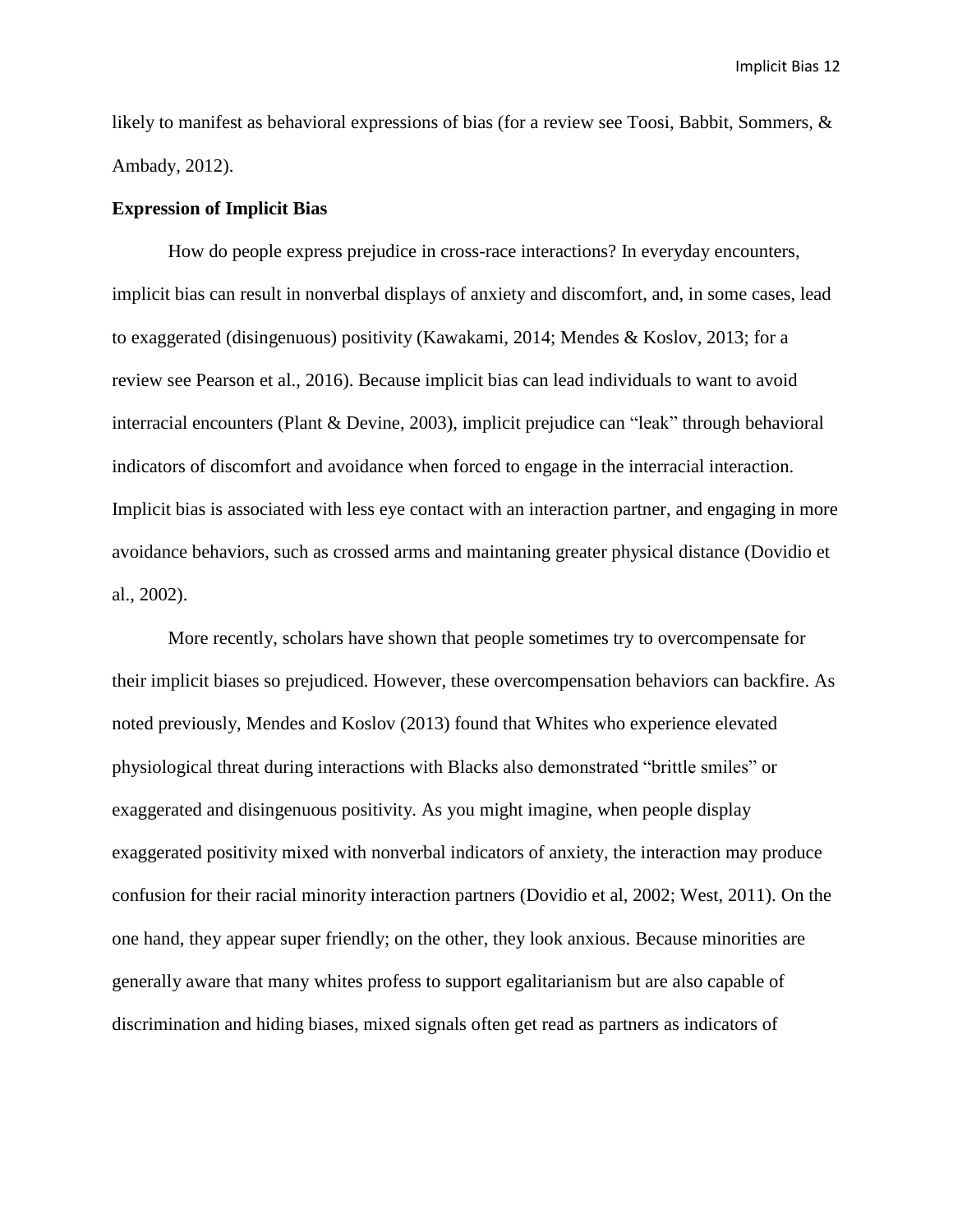prejudice (Dovidio et al., 2002). Efforts to appear non-prejudiced can have the opposite effect as intended.

### **Vigilance and its consequences**

Racial minorities are often on the lookout for the expression of bias in their White interaction partners. Just as we vary in our their levels prejudice, we vary in how sensitive we are to detecting prejudice, and bring to our interactions more or less suspicion about how prejudiced our interaction partners might be (Major, Sawyer, & Kunstman, 2011), expectations for being the targeted of prejudice (Page-Gould, Mendoza-Denton, & Tropp, 2008; Shelton, 2003; Shelton, Richeson, & Salvatore, 2005). In situations where the potential for experiencing negative treatment on behalf of Whites is high, racial minorities tend to approach interactions with caution. Minorities may be especially vigilant to Whites' behaviors and attuned to subtle expressions of bias (Frable, Blackstone, & Scherbaum, 1990; Kaiser, Vick, & Major, 2006; Richeson & Shelton, 2010). In intergroup interactions, these processes can lead individuals to look for signs that confirm their suspicions (West, 2011); give more weight to stereotype confirming versus stereotype disconfirming behaviors and information (Kunda & Spencer, 2003; Shelton & Richeson, 2005); imbue ambiguous behaviors with surplus meaning (West, 2011); and encourage more negative explanations for out-group members' actions, compared to identical actions from in-group members (Hess, Adams, & Kleck, 2008, Shelton & Richeson, 2005).

West, Shelton, and Trail (2009) examined the iterative process of perception of stereotypes and bias and how those can change interaction partner's responses over time. They studied these processes as a way to understand why anxiety is so prevalent and difficult to change in cross-race versus same-race roommate relationships. To study this, same- and mixedrace college roommates participated in a daily diary study, where they reported the extent to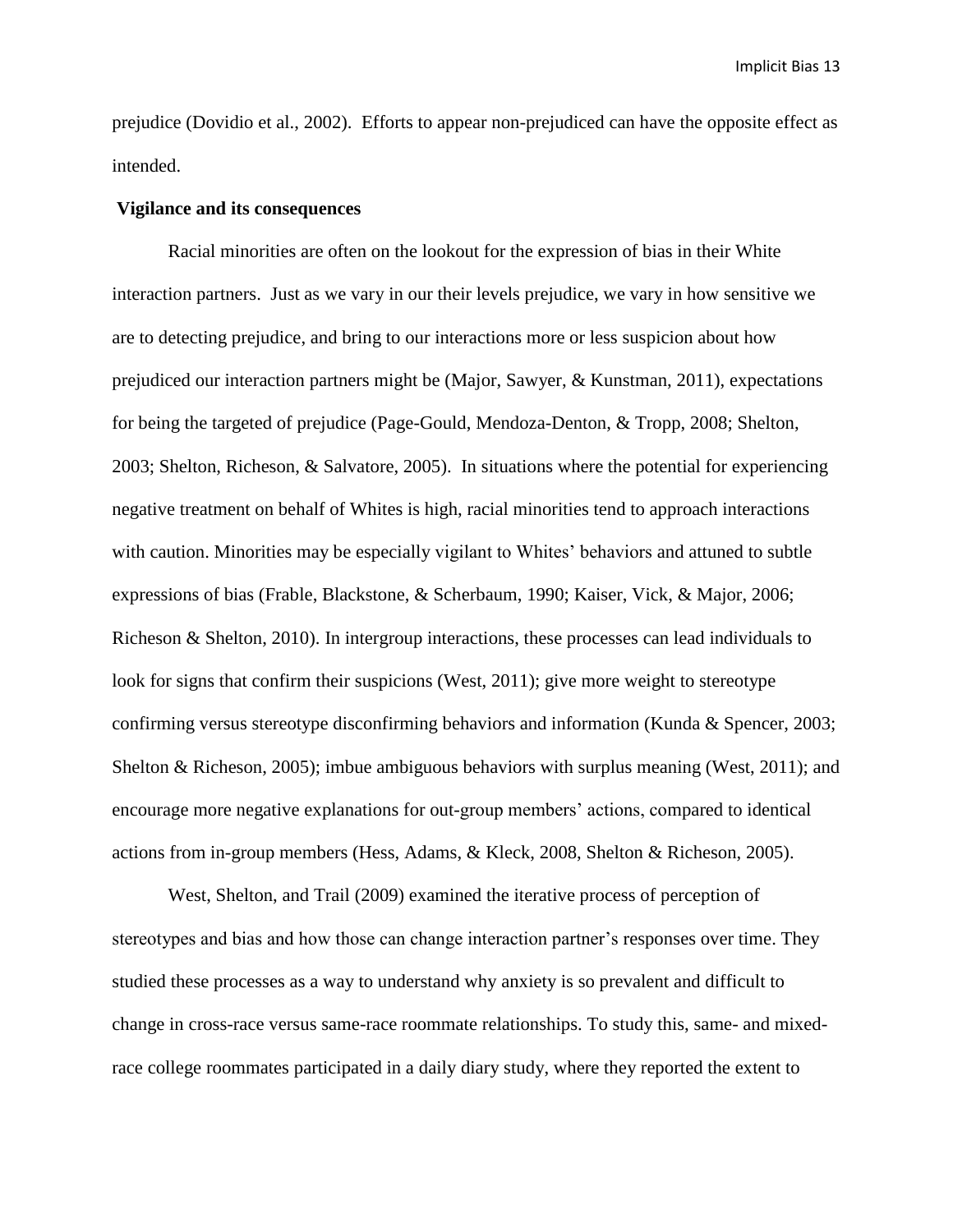which they felt anxious during interactions with their roommates each day, as well as their desire to continue to live together the following year. Across time, participants with cross-race (but not same-race) roommates' experience of anxiety during an interaction was predicted by both participants' own anxiety *and* their roommate's anxiety during the previous day's interaction. Furthermore, the more that mixed-race roommates experienced anxiety in their daily interactions, the less interested they were in living together the following year. In contrast, the more that same-race roommates experienced anxiety in their daily interactions, the *more* interested they were in living together the following year. These data suggest that participant's racial group membership shaped the way that they interpreted their roommates' expressions of anxiety. For same-race roommates, their shared group membership allowed for a positive interpretation of their partner's anxiety, as indexed by their greater desire for future contact. In contrast, for mixed-race roommates, their differing group memberships colored their perceptions, leading to a negative interpretation of their partner's anxiety, as indexed by their lack of desire for future contact.

Vigilance for detecting bias, combined with Whites' vigilance in trying to appear nonprejudiced, can also impair interaction partners' abilities to attend to and focus on each other in interpersonal interactions. The human mind is limited in its capacity to focus and attend to aspects of the situation and the environment, which includes thoughts about one's own and one's partner's behaviors. For example, for Whites, being concerned with how they are being viewed by a minority interaction partner and attempting to appear non-prejudiced involves extensive self-monitoring, which taxes cognitive resources (Mendes & Koslov, 2012). When resources are taxed, Whites are more likely to display the kinds of anxious nonverbal behaviors described above (Vorauer & Turpie, 2004), a vicious cycle.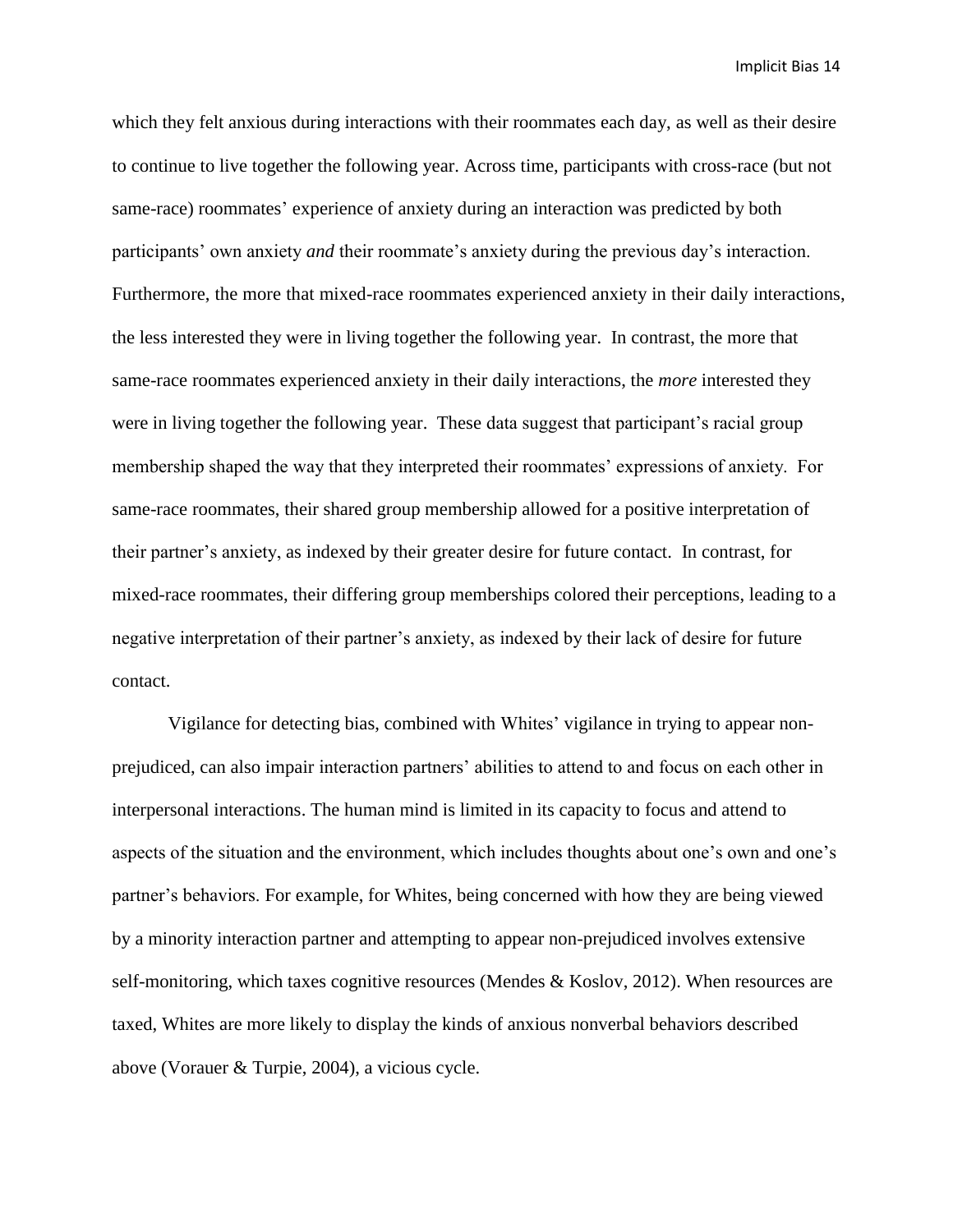In addition, having limited cognitive resources reduces the ability to attend to a partner's subtle, nonverbal displays of emotion and correctly interpret their meaning (i.e., to be *empathically accurate*) because doing so requires complex, deliberative processing (Ickes, 1997). Thus, to the extent to which Whites and minorities are cognitively compromised in interactions with each other, Whites' and minorities' ability to "mind read" during interracial interactions may also be compromised. For example, reading negative intent in ambiguous behaviors can lead to inaccurate judgments of a partner's true feelings – especially if those feelings are actually positive – leading both dyad members to assume a lack of interest in future contact, when that may not be the case (West, Shelton, & Trail, 2009).

# **Bias beyond the Getting-Acquainted Stage**

The effects of implicit bias on interracial interactions extend beyond the getting-acquainted context, where most basic social psychological research has focused. Such consequences become more concerning when we widen our scope to consider fields where inaccurate perceptions and negative interactions can become systemic institutionalized problems, such as in healthcare. Unfortunately, even highly trained practitioners harbor implicit evaluative biases against lowerstatus racial groups, and their level of bias shapes the course of interactions. For instance, consistent with the literature on everyday encounters, the growing literature on the effects of nonconscious racial attitudes on health practitioners' behaviors has shown that although non-Black (i.e.., White, Asian, Hispanic, Latino) providers generally exhibit relatively low levels of explicit bias, they display substantial implicit racial bias toward Blacks at levels comparable to the general public (Blair et al., 2013; Godsil et al., 2014; Hall et al., 2015). Such implicit bias can affect how physicians communicate important medical information, how they are perceived by Black patients, and the overall quality of healthcare that Blacks receive. For example, White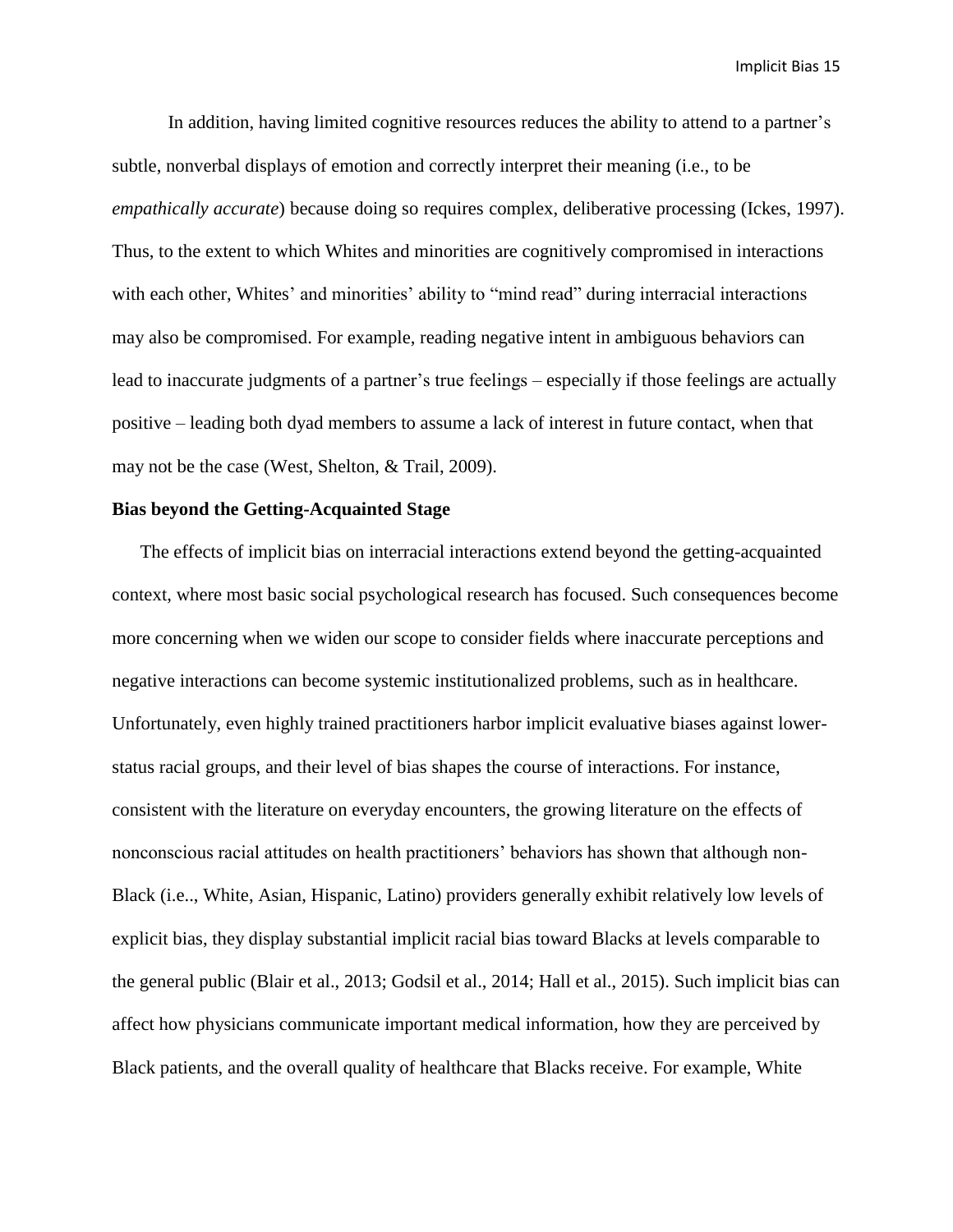healthcare providers underestimate the severity of pain experienced by Black patients, resulting in lower dosages of pain-relieving medications and poorer quality care (Trawalter & Hoffman, 2015; Trawalter, Hoffman, & Waytz, 2012; Waytz, Hoffman, & Trawalter, 2014).

Studies examining doctor-patient interactions connect implicit evaluative biases held by doctors to the quality of in-office appointments and subsequent medication adherence (Hagiwara et al, 2013; Penner et al, 2010). For example, when non-Black physicians fit the profile of an aversive racist – i.e., they report explicit egalitarian values but score high on measures of implicit evaluative bias - Black patients report *less* satisfaction with the quality of care immediately after their appointment, and walk away with more negative impressions of the interaction (Penner et al, 2010). In another study, Black patients' lack of trust immediately following the visit with their non-Black physician was associated with reduced medication adherence 16 weeks later (Hagiwara et al, 2013). Recently, Penner et al. (2016) found that non-Black oncologists who were more implicitly biased had significantly shorter interactions and less supportive communication with their Black patients than those who were less biased. Nonconscious bias also indirectly affected patients' own confidence in treatment. The persistence of significant race-based health disparities in the United States makes further research into how we can overcome implicit bias in the healthcare delivery critical.

### **Conclusion**

Hillary Clinton was right: implicit bias exists for everyone. Furthermore, research has documented that implicit bias is not inconsequential—it has strong effects on our behaviors, contributing to important outcomes, such as healthcare delivery. Implicit bias can affect how we behave towards people in ways that we are not even aware of, such as how comfortable we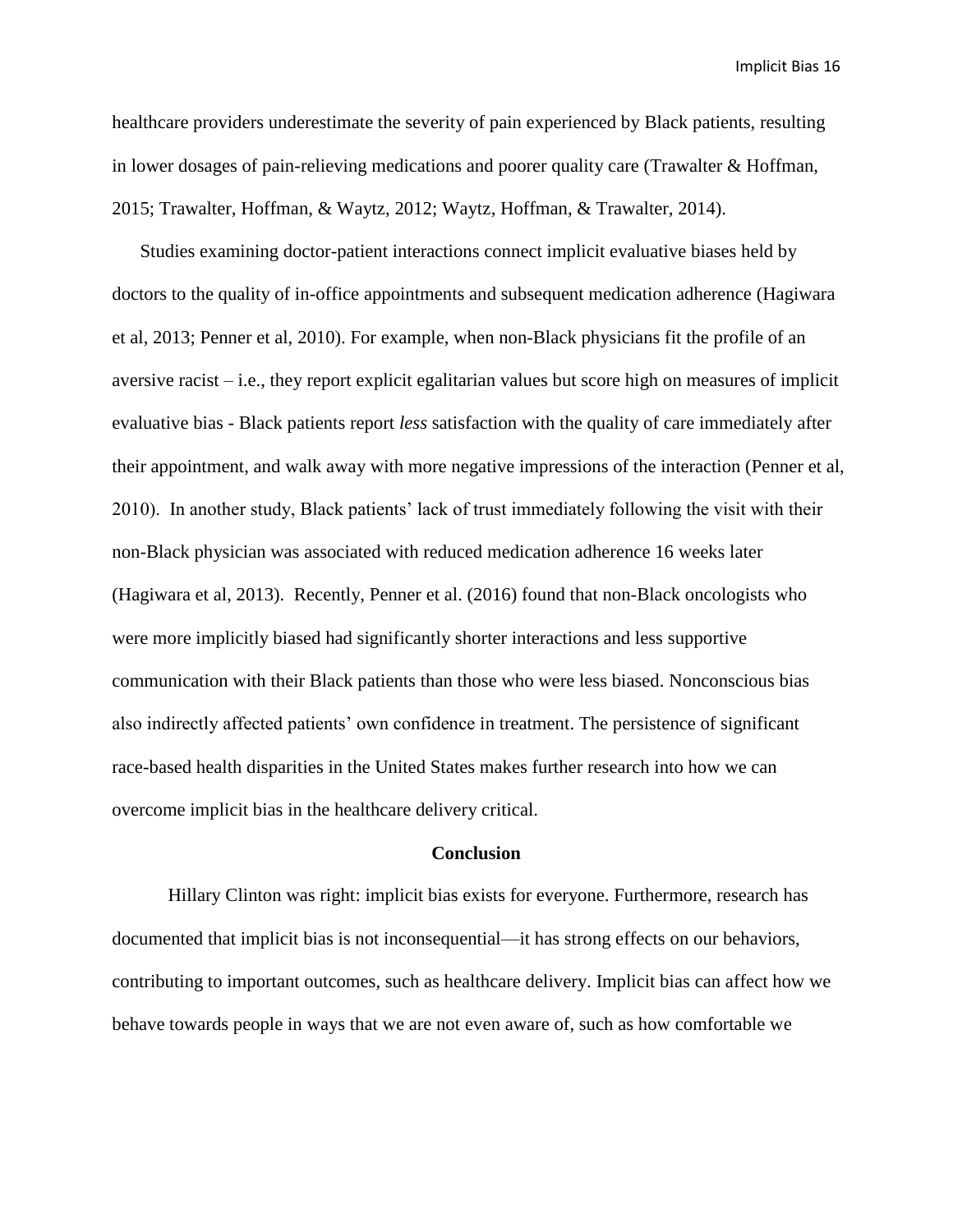appear. It is important to keep in mind that it is difficult to call any one instance of behavior an indicator of implicit bias, as this this type of bias is best detected at the aggregate level.

After reading this chapter, you may wonder about your own implicit bias and its influence on your behavior. Although psychologists are still debating how much our measured biases actually influence our discriminatory behavior beyond the subtle interpersonal effects we have discussed here, one thing is clear. Most attempts at reducing implicit bias (in Starbucks or among police officers, or on college campuses) shows that we cannot simply learn our way out of our prejudices. What you've just learned about implicit bias isn't enough to reduce your bias—indeed, some of the research on aversive racism suggests that for some people, mere awareness may increase bias. Thus, when people propose, as Starbucks did, to counter bias with knowledge, even they knew that this was a first step in a much longer process that begins with awareness, but does not end with it. Researchers have been working hard to develop different interventions at reducing the effects of implicit bias on behavior (Kawakami et al, 2007; Lai et al 2014; 2016). Multi-pronged approaches show the most potential for sustained progress (Devine, Forscher, Austin & Cox, 2012), particularly those that aim to reduce the "application" of implicit bias. As some have suggested, perhaps the best strategy is not to try to change implicit bias at the individual level, but rather, to make procedural changes that prevent bias from influencing behaviors. For example, "sticking to the script" while interviewing individuals will can reduce the likelihood that implicit bias shapes how White interviewers behave toward minority job candidates, as does agreeing on fixed rather than malleable criteria for evaluating people. But as noted earlier and as noted in *The Social Animal*, our best seems to be getting people to beyond their natural tribalism and do things like working cooperatively, that helps them see one another as part of a team. This reduces both implicit and explicit bias.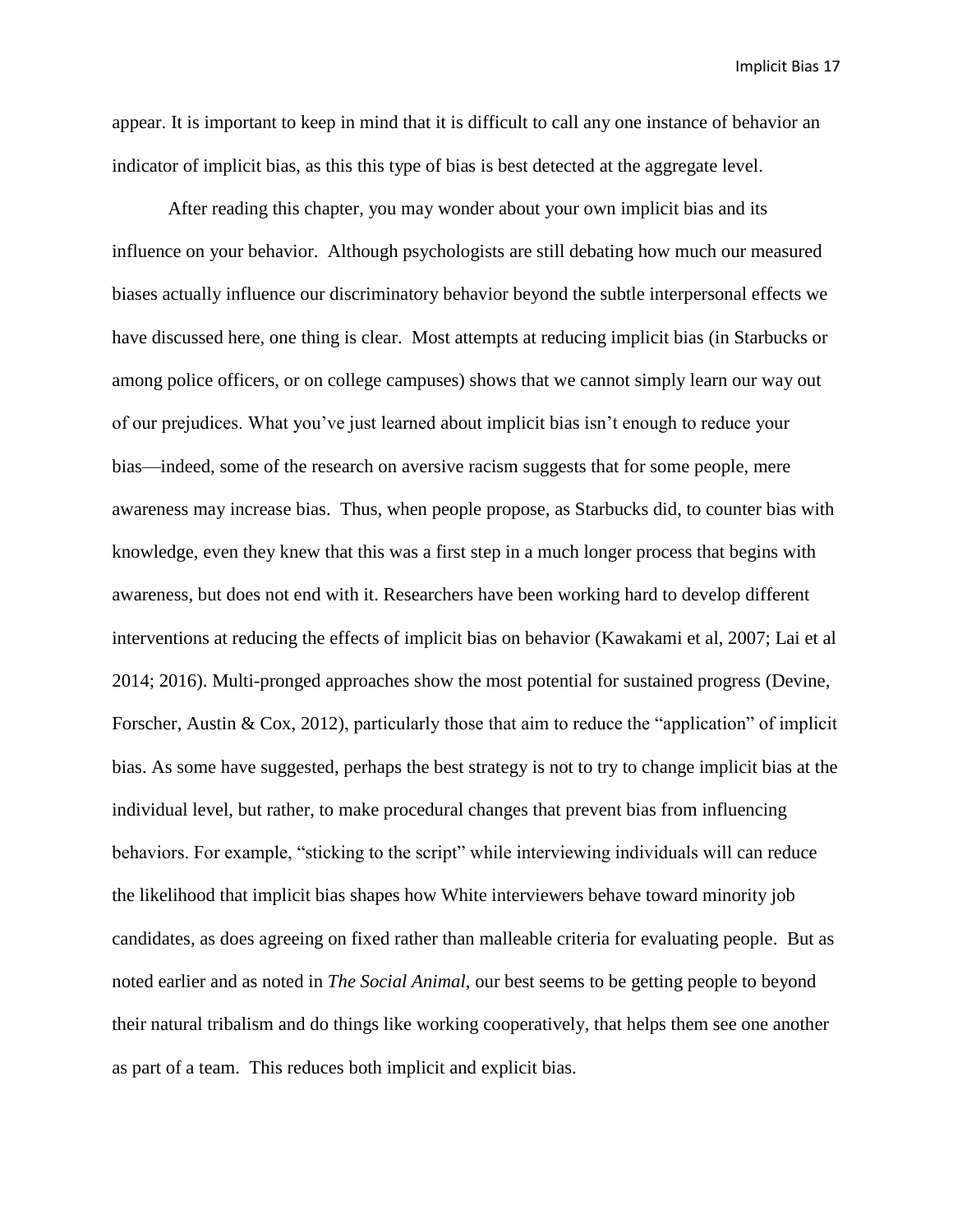As researchers, our hope is that by understanding the dynamic nature of how implicit biases are expressed and perceived, and becoming aware of how our personal characteristics can influence these processes, we can reduce prejudice—and begin to tame its expression in our social interactions.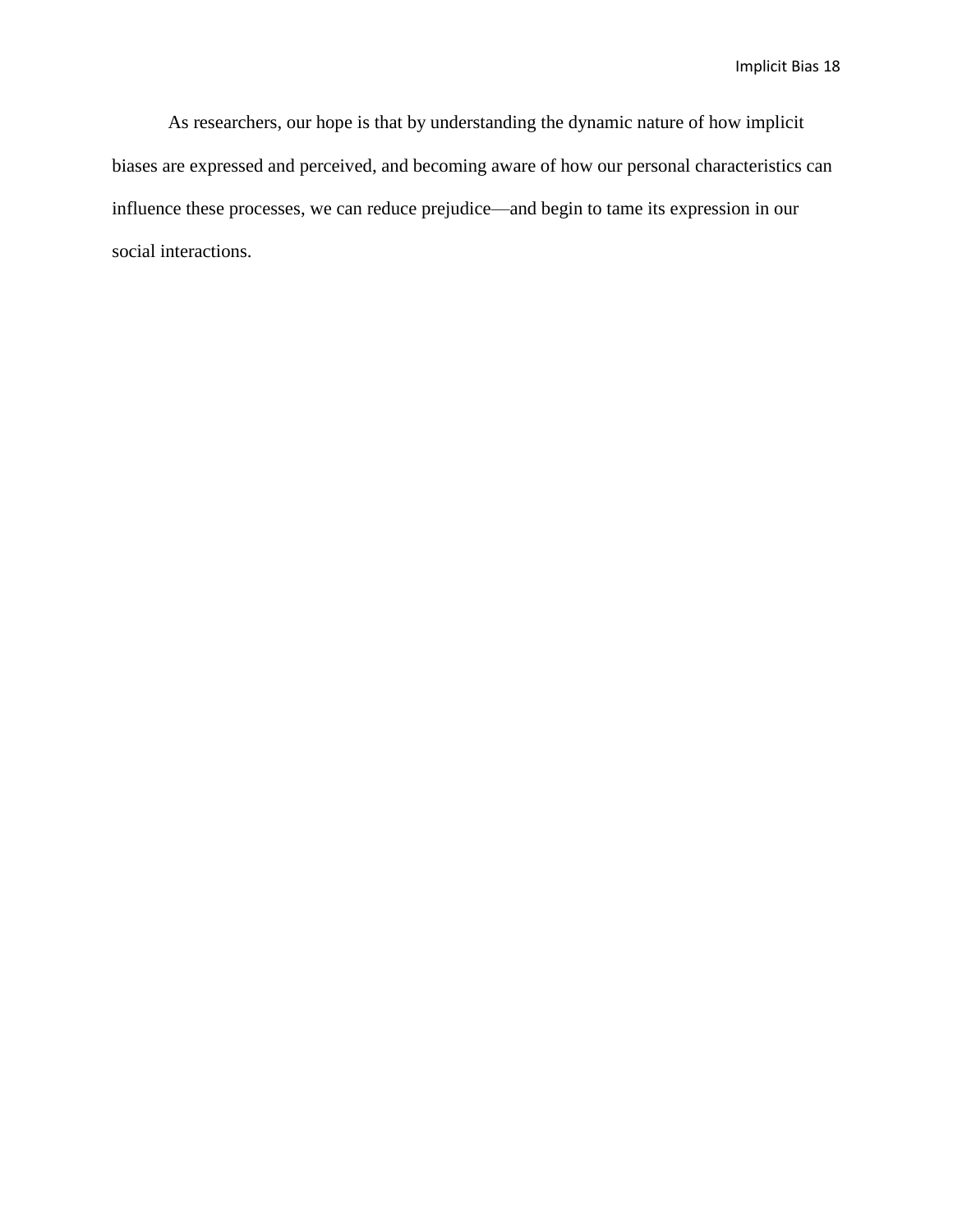#### References

- Apfelbaum, E. P., Norton, M. I., & Sommers, S. R. (2012). Racial color blindness emergence, practice, and implications. *Current Directions in Psychological Science, 21*(3), 205-209. doi:10.1177/0963721411434980
- Benkert, R., Peters, R. M., Clark, R., & Keves-Foster, K., (2006). Effects of perceived racism, cultural mistrust and trust in providers on satisfaction with care. J*ournal of the National Medical Association*, *98*(9), 1532–1540.
- Blair, I. V., Havranek, E. P., Price, D. W., Hanratty, R., Fairclough, D. L., Farley, T…Steiner, J. F. (2013). Assessment of biases against Latinos and African Americans among primary care providers and community members. *American Journal of Public Health, 103,* 92-98. doi: 10.2105/AJPH.2012.300812
- McGillicuddy-De, L. A., Daly, M., Neal, A., (2006). Children's distributive justice judgments: aversive racism in Euro-American children? *Child Development, 77*(4), 1063-1080. doi:10.1111/j.1467-8624.2006.00919.x
- Dovidio, J. F., Kawakami, K., & Gaertner, S. L., (2002). Implicit and explicit prejudice and interracial interaction. *Journal of Personality and Social Psychology, 82*(1), 62-68. doi:10.1037/0022-3514.82.1.62
- Winning, L. (2018). It's time to prioritize diversity across tech. *Forbes.* Retrieved from https://www.forbes.com/sites/lisawinning/2018/03/13/its-time-to-prioritize-diversityacross-tech/#4c14a29b16f8
- Greenwald, A.G., Banaji M.R. (1995). Implicit social cognition: attitudes, self-esteem, and stereotypes. Psychology Review, 102(1):4-27. doi:10.1037/0033-295X.102.1.4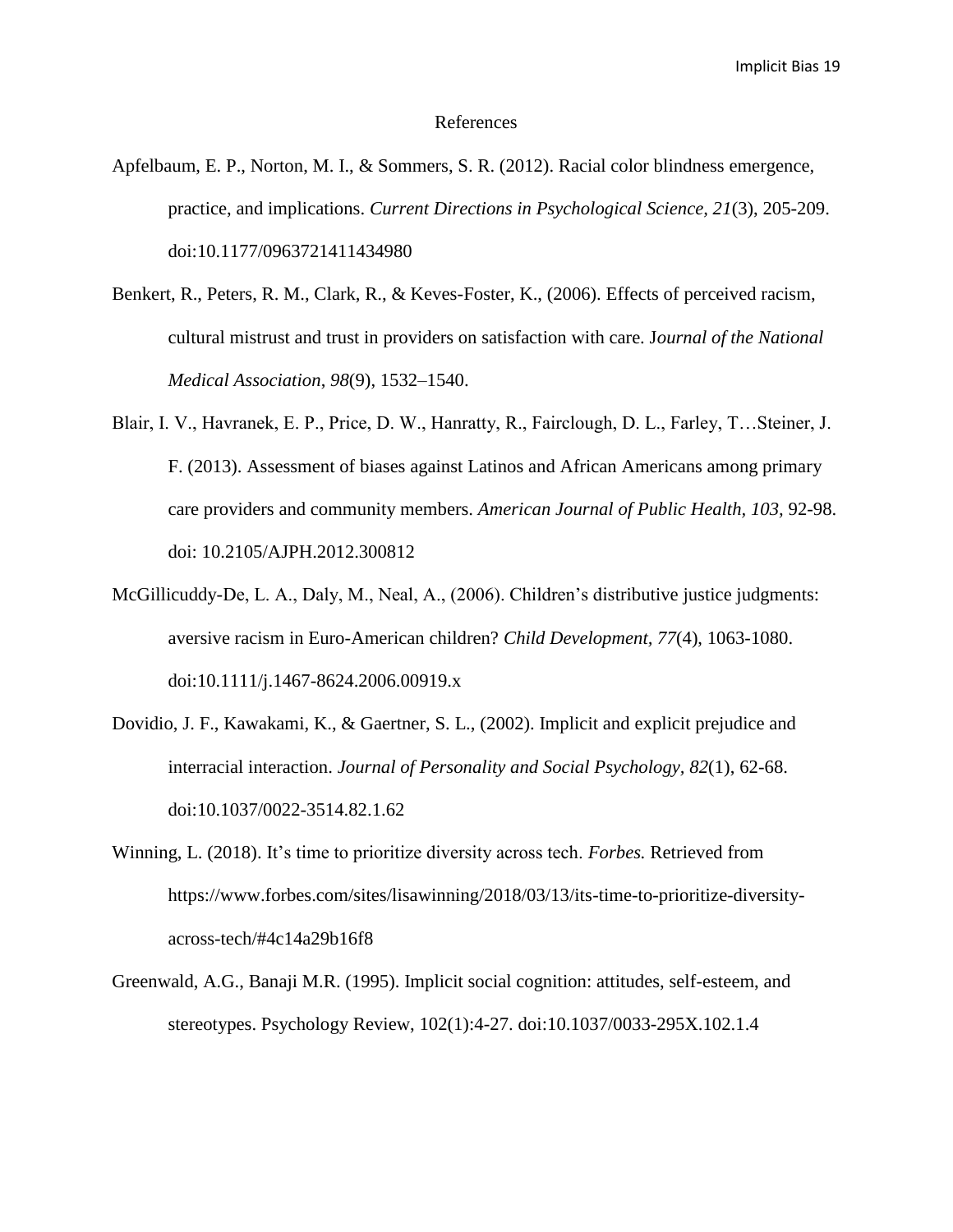- Godsil, R. D., Tropp, L. R., Goff, P. A., & Powell, J. A. (2014). *Addressing Implicit Bias, Racial Anxiety, and Stereotype Threat in Education and Health Care*. Berkeley, CA: Perceptions Institute.
- Hagiwara, N., Penner, L. A., Gonzalez, R., Eggly, S., Dovidio, J. F., Gaertner, S. L., Albrecht, L. (2013). Racial attitudes, physician-patient talk time ratio, and adherence in racially discordant medical interactions*. Social Science & Medicine, 87*, 123-131. doi: 10.1016/j.s ocscimed.2013.03.016
- Hall, W. J., Chapman, M. V., Lee, K. M., Merino, Y. M., Thomas, T. W., Payne, B. K…Coyne-Beasley, T. (2015). Implicit racial/ethnic bias among health care professionals and its influence on health care outcomes: A systematic review. *American Journal of Public Health, 105,* e60-e76. doi: 10.2105/AJPH.2015.302903
- Mapping Police Violence (2015). Unarmed Victims. Retrieved on December  $5<sup>th</sup>$  from <http://mappingpoliceviolence.org/unarmed/>
- Mendes, W. B., & Koslov, K., (2013). Brittle smiles: Positive biases toward stigmatized and outgroup targets. *Journal of Experimental Psychology: General, 142*(3), 923-933. doi:10.1037/a002966
- Penner, L. A., et al. (2016). The effects of oncologist implicit racial bias in racially discordant oncology interactions. *Journal of Clinical Oncology, 34,* 28724-2880.
- Reilly, K., (2016, November 13). Racist incidents are up since Donald Trump's election. These are just a few of them. *The New York Times.* Retrieved on December 5th from <http://time.com/4569129/racist-anti-semitic-incidents-donald-trump/>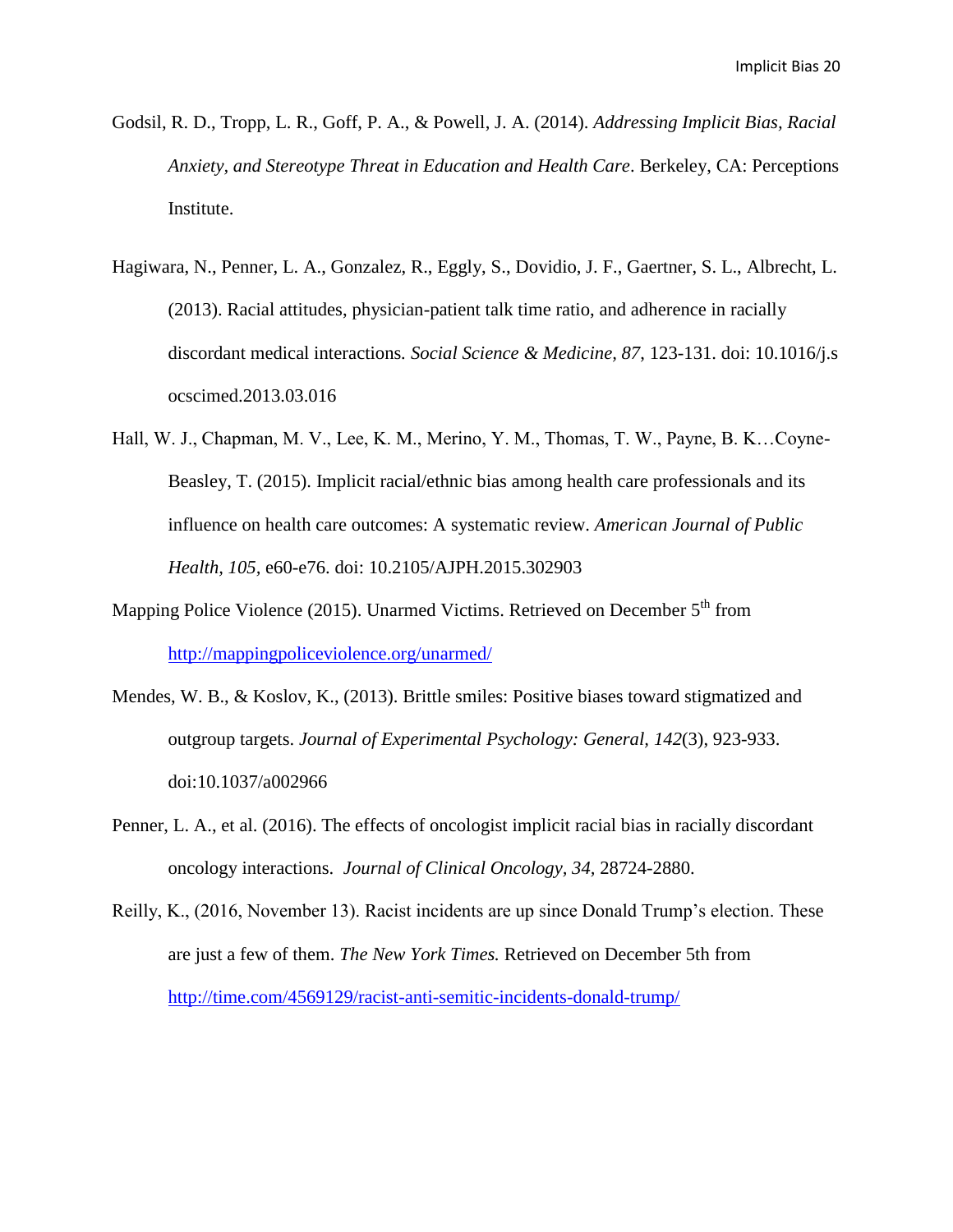- Richeson, J. A., & Shelton, J. N., (2005). Brief report: Thin slices of racial bias. *Journal of Nonverbal Behavior, 29*(1), 75-86. doi:10.1007/s10919-004-0890-2
- Schuster, M. A., Collins, R., Cunningham, W. E., Morton, S. C., Zierler, S., Wong, M., Tu, W., Kanouse, D. E., (2005). Perceived discrimination in clinical care in a nationally representative sample of HIV-infected adults receiving health care. *Journal of General Internal Medicine, 20*(9), 807–813. doi:10.1111/j.1525-1497.2005.05049.x
- Sinclair, S. Dunn, E., Lowery, B. (2005).The relationship between parental racial attitudes and children's implicit prejudice. *Journal of Experimental Social Psychology, 41*(3), 283-289. doi:10.1016/j.jesp.2004.06.003
- Sidanius, J., Pratto, F., (1999). *Social Dominance: An Intergroup Theory of Social Hierarchy and Oppression*. Cambridge, Cambridge University Press.
- Smedley, B. D., Stith, A. Y., Nelson, A. R., (Eds.). (2003). *Unequal treatment: confronting racial and ethnic disparities in health care.* Washington, DC: The National Academies Press.
- Trachtenberg, F., Dugan, E., Hall, M. A., (2005). How patients' trust relates to their involvement in medical care. *Journal of Family Practice*, *54*(4), 344–352.
- Trawalter, S., Adam, E. K., Chase-Lansdale, P. L., & Richeson, J. A., (2013). Concerns about appearing prejudiced get under the skin: Stress responses to interracial contact in the moment and across time. *Journal of Experimental Social Psychology, 48*(3), 682-693. doi:10.1016/j.jesp.2011.12.003